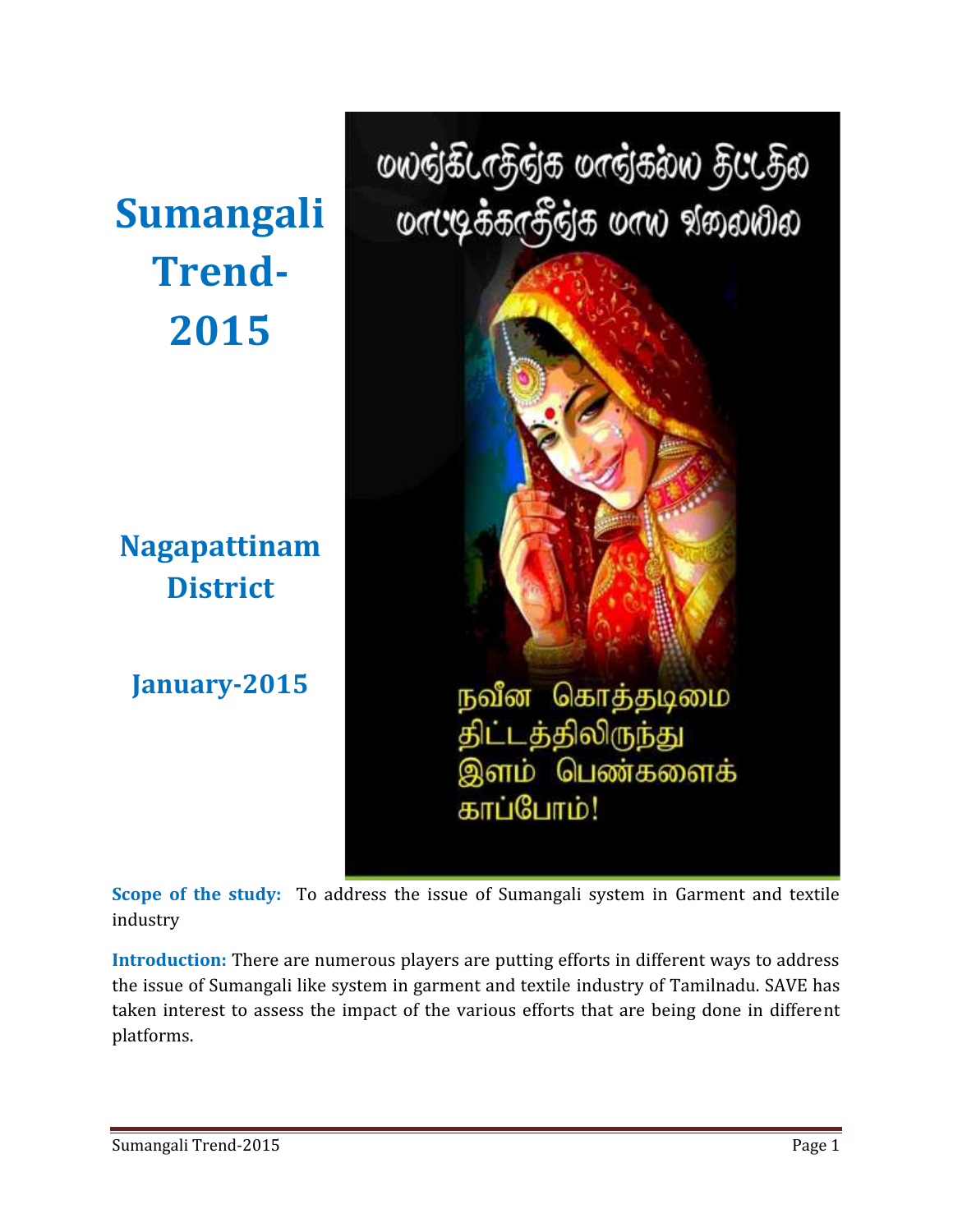The data collection team decided that workers can be met directly during the festival season since the workers are unable to meet inside the working factories. Thus the workers were met by the volunteers who visited home during the **Pongal festival<sup>1</sup>**.

A Team consists of four coordinators and 40 volunteers to collect data within 10 days from 13<sup>th</sup> to 23<sup>rd</sup> of January-2015.

The team was trained with prepared questionnaire on 11th and 12th of January-2015. We have chosen 85% of the interviewer locally.

## **Methodology:**

The data was collected one to one basis by the volunteers and focus group discussion was done by the coordinators.

## **Data Collection:**

The data was collected from 68 villages in 49 panchayats of three blocks namely Sirkali, Kollidam and Sembanarkoil.

There are totally 453 female workers who migrated were interacted by the team to collect data about the situation of working condition in spinning and garment industry. Among them 129 are working in garment industry of Tirupur, Coimbatore and Erode and 324 are working in spinning mill situated in Coimbatore, Tirupur, Erode , Salem and Cuddalore.



<sup>&</sup>lt;sup>1</sup> Thai Pongal is a Tamil harvest festival. Thai Pongal is celebrated over four days, usually spanning January 13 to 16.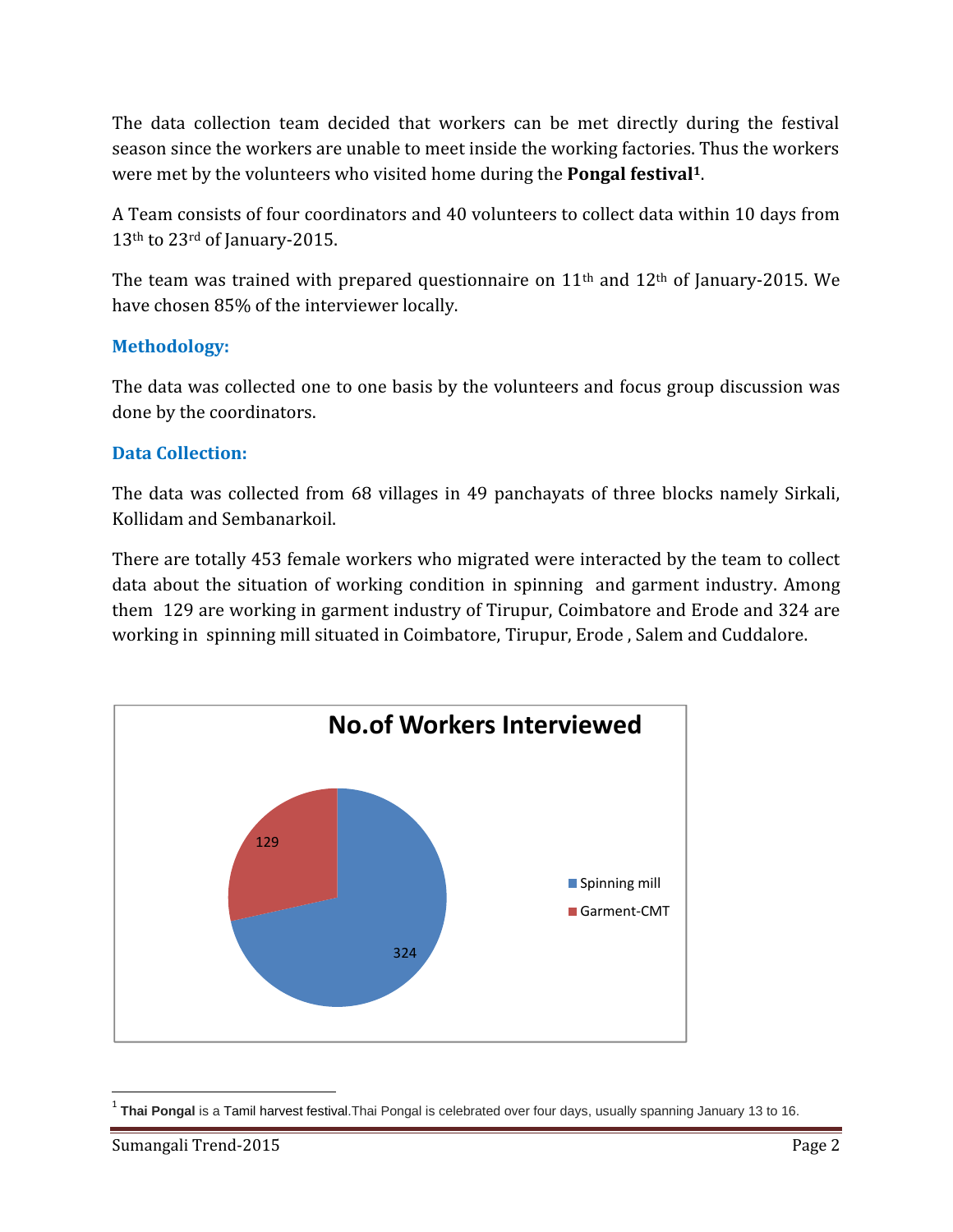The study report is mainly focused on spinning mill workers

Spinning mill workers are involving in the process of cotton to yarn as the below flow chart shows.



## **Interviewed workers' Occupation in spinning mill**

| S.No | <b>Spinning Process</b>        | No. of Interviewed |  |
|------|--------------------------------|--------------------|--|
|      |                                | workers            |  |
| 1    | Cone Winding                   | 25                 |  |
| 2    | Spinning                       | 55                 |  |
| 3    | Carding                        | 24                 |  |
| 4    | Simplex                        | 22                 |  |
| 5    | Cone handling                  | 49                 |  |
| 6    | Sider                          | 44                 |  |
| 7    | Auto conner                    | 20                 |  |
| 8    | Drawing                        | 19                 |  |
| 9    | Ariya                          | 33                 |  |
| 10   | <b>Treated yarn Collection</b> | 17                 |  |
| 11   | Supervisor                     | 16                 |  |
|      | <b>Total</b>                   | 324                |  |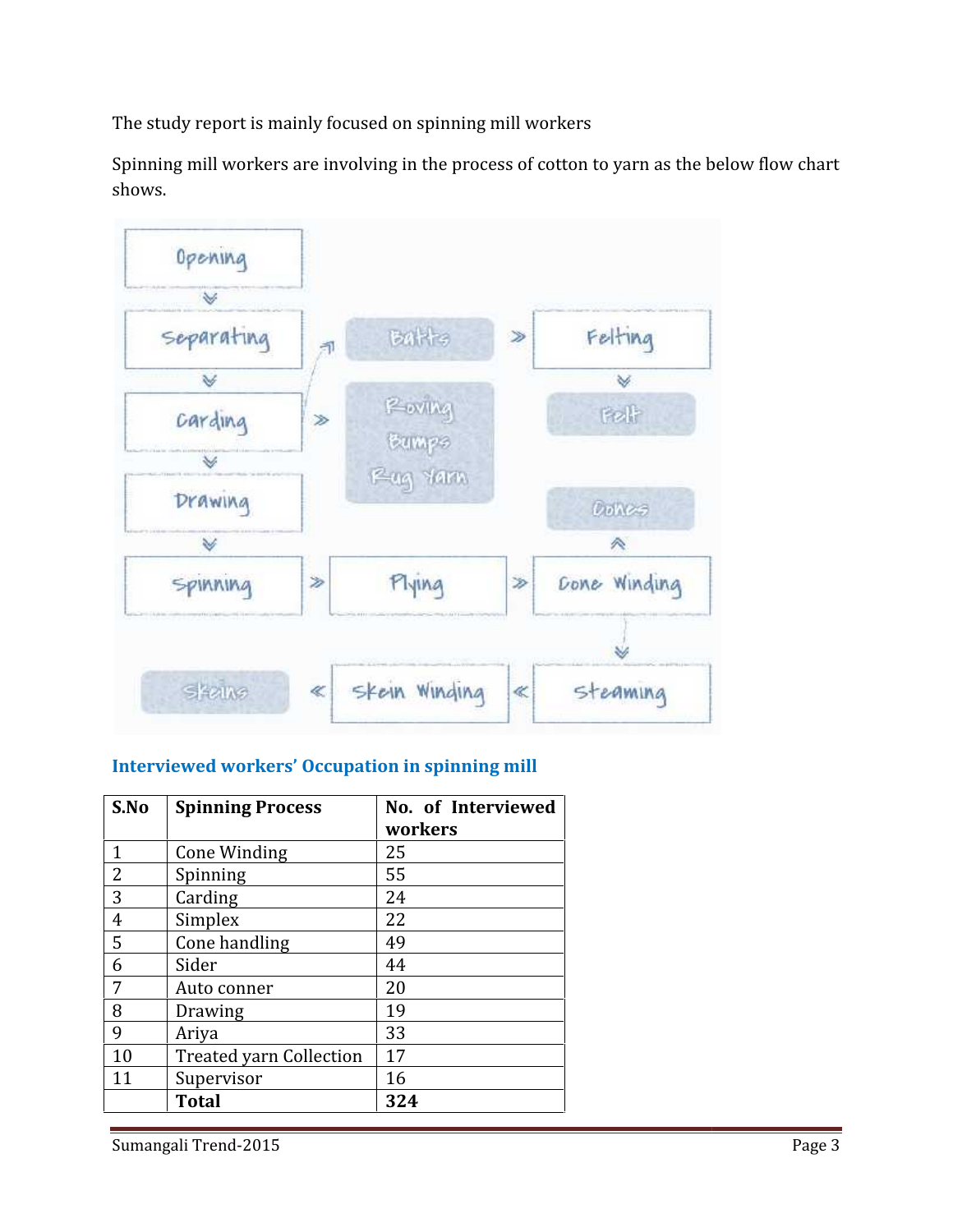# **Educational qualification of the workers:**



The below chart is self explanatory of the education level of the workers



## **Age of the workers:**

The above diagram shows that the above 25 years are not recruited, 26.85% are employed in the age between 12-14 , among them still 12.4%they are below 14 years.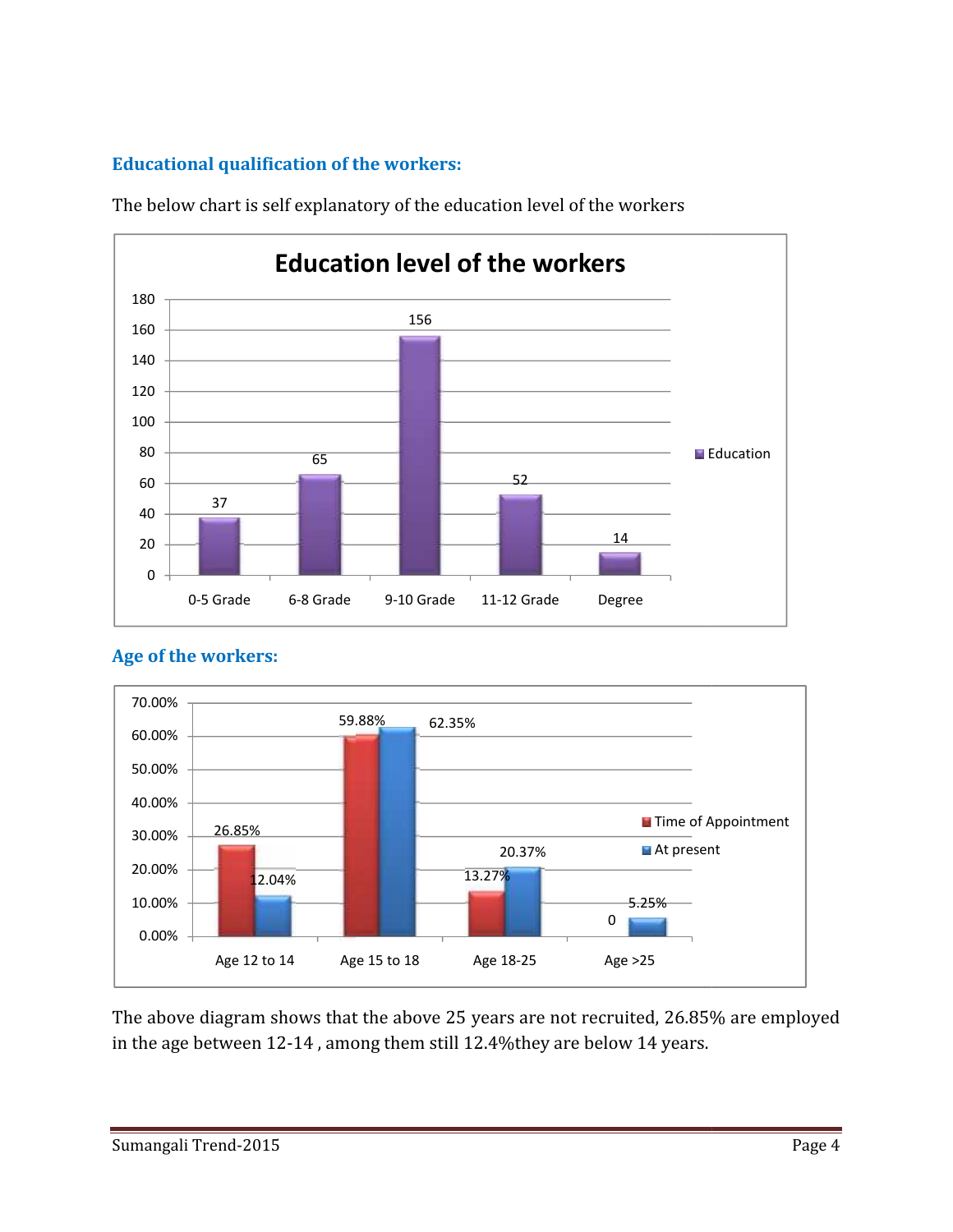#### **District of working places:**



The hierarchy of high recruitment starts from Coimbatore, Tirupur, Cuddalore, Salem and ends with Erode.

#### **Nature of worker's living pattern in the work destination places:**

All 324 workers are migrated from Sirkali, Kollidam and Sembanar Koil blocks of Nagapattinam district. The accommodation details are important to understand the right violation in the work place. It varies to the following major categories.

| S.No | Living pattern                                                    | <b>No.of workers</b> |
|------|-------------------------------------------------------------------|----------------------|
|      | Staying in the hostel with scheme                                 | 143                  |
| 2    | Staying in the hostel without scheme                              | 125                  |
| 3    | Working in the factory as days scholar (Taking $\vert 56 \rangle$ |                      |
|      | room outside of the factory premises:                             |                      |
|      | Total                                                             | 324                  |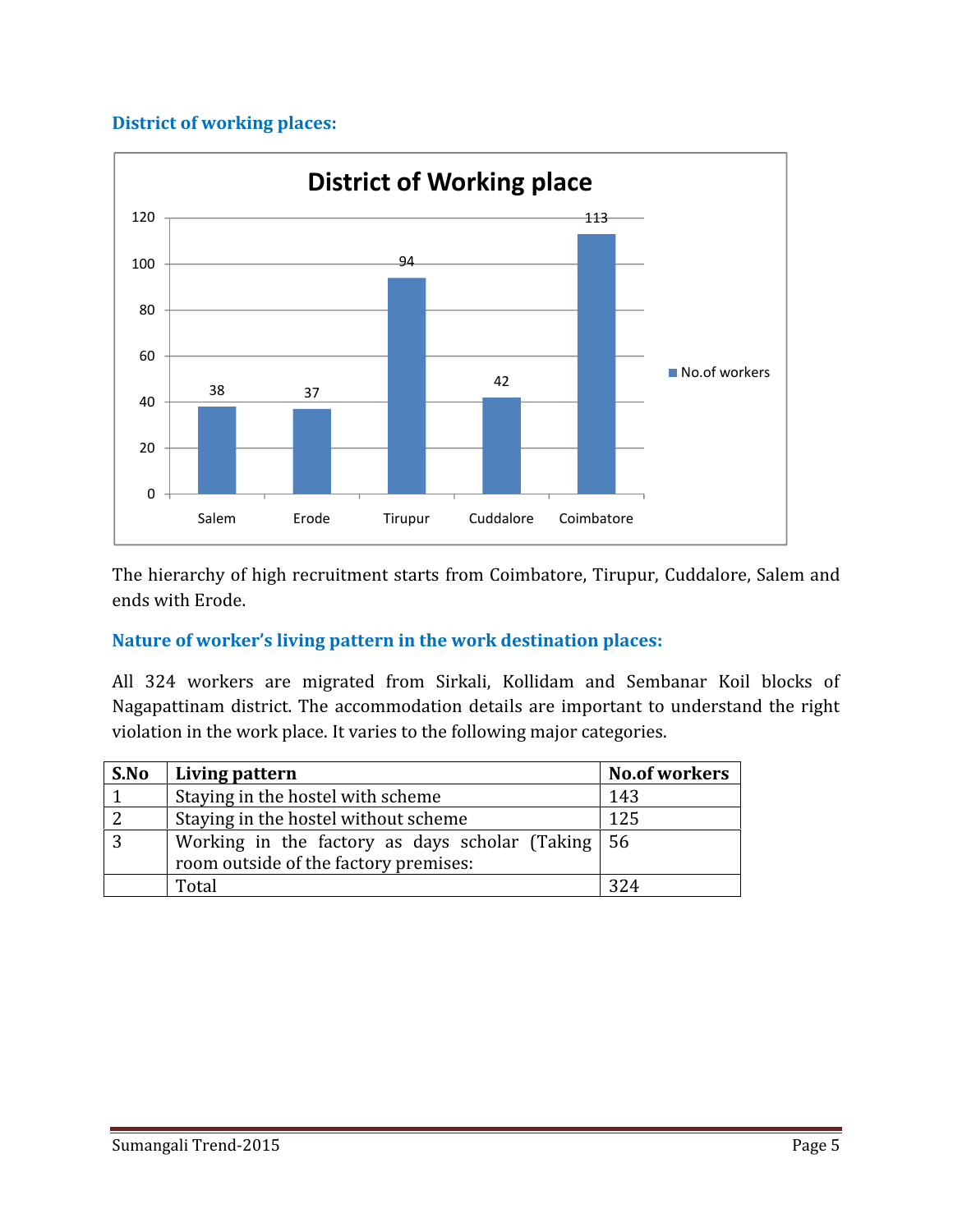# **Working situation of interviewed workers**

| S.No         | <b>Employment</b><br><b>Situation</b><br><b>indicators</b> | Staying in the hostel<br>with scheme                                                                                                                                                                                                                                                                                                                                                                                                            | <b>Staying</b><br>without<br>hostel<br>scheme                                                                                                                                                                                                                                                                                                                                                                 | in the Working in the<br>factory as days<br>scholar (Taking<br>room outside of<br>the<br>factory<br>premises)                                                                                                                                                                                                                                                             |
|--------------|------------------------------------------------------------|-------------------------------------------------------------------------------------------------------------------------------------------------------------------------------------------------------------------------------------------------------------------------------------------------------------------------------------------------------------------------------------------------------------------------------------------------|---------------------------------------------------------------------------------------------------------------------------------------------------------------------------------------------------------------------------------------------------------------------------------------------------------------------------------------------------------------------------------------------------------------|---------------------------------------------------------------------------------------------------------------------------------------------------------------------------------------------------------------------------------------------------------------------------------------------------------------------------------------------------------------------------|
| $\mathbf{1}$ | Employment<br>Relationship                                 | kind<br>$1.1$ .No<br>of<br>any<br>employment<br>copy<br>is<br>available at home<br>1.2. Monthly time sheet<br>where working hours<br>mentioned will be shown<br>in the factory                                                                                                                                                                                                                                                                  | 1.1. No any kind of<br>employment copy<br>available at<br>is<br>home<br>1.2. Monthly time<br>sheet<br>where<br>working<br>hours<br>mentioned will be<br>shown<br>the<br>in<br>factory                                                                                                                                                                                                                         | 1.1. No any kind of<br>employment<br>copy is available<br>at home<br>1.2. Monthly time<br>sheet<br>where<br>working<br>hours<br>mentioned will be<br>shown<br>the<br>in<br>factory                                                                                                                                                                                        |
| 2.           | Apprenticeship                                             | 2.1. The training period<br>varies factory to factory<br>but lies between 10 to<br>20 days                                                                                                                                                                                                                                                                                                                                                      | $2.1$ .The<br>training<br>period<br>varies<br>factory to factory<br>but lies between<br>10 to 20 days                                                                                                                                                                                                                                                                                                         | $2.1$ .The<br>training<br>period<br>varies<br>factory to factory<br>but lies between<br>10 to 20 days                                                                                                                                                                                                                                                                     |
| 3            | <b>Working Hours</b>                                       | 3.1. Eight hours of work is<br>mandatory<br>3.2.0 vertime<br>is<br>made<br>compulsory indirectly on<br>regular basis<br>3.3. There are 100% of<br>workers<br>the<br>done<br>overtime<br>Continuous<br>3.4.<br>two<br>shifts were done by 53%<br>3.5. Almost 94% of the<br>workers responded that<br>they work 14 hours a day<br>3.6. Night shift do not<br>have continuous shift<br>3.7. The absenteeism of<br>any workers replaced by<br>them. | 3.1. Eight hours of<br>work<br>is<br>mandatory<br>3.2.0vertime<br>is<br>made compulsory<br>indirectly<br>on<br>regular basis<br>There<br>3.3.<br>are<br>100%<br>of<br>the<br>workers<br>overtime<br>Continuous<br>3.4.<br>shift were<br>two<br>done 58%<br>3.5. Almost 96%<br>of the workers<br>responded<br>that<br>they work<br>14<br>hours a day<br>3.6. Night shift do<br>have<br>not<br>continuous shift | 3.1. Eight hours of<br>work<br>is<br>mandatory<br>3.2.<br>There<br>are<br>100%<br>the<br>of<br>workers<br>done<br>overtime<br>on<br>regular<br>basis.<br>There<br>is<br>of<br>done $ $ possibility<br>uninformed<br>denial<br>3.4. Continuous<br>two shifts was not<br>done by anyone<br>3.5. 7% of the<br>workers<br>responded<br>that<br>14<br>they work<br>hours a day |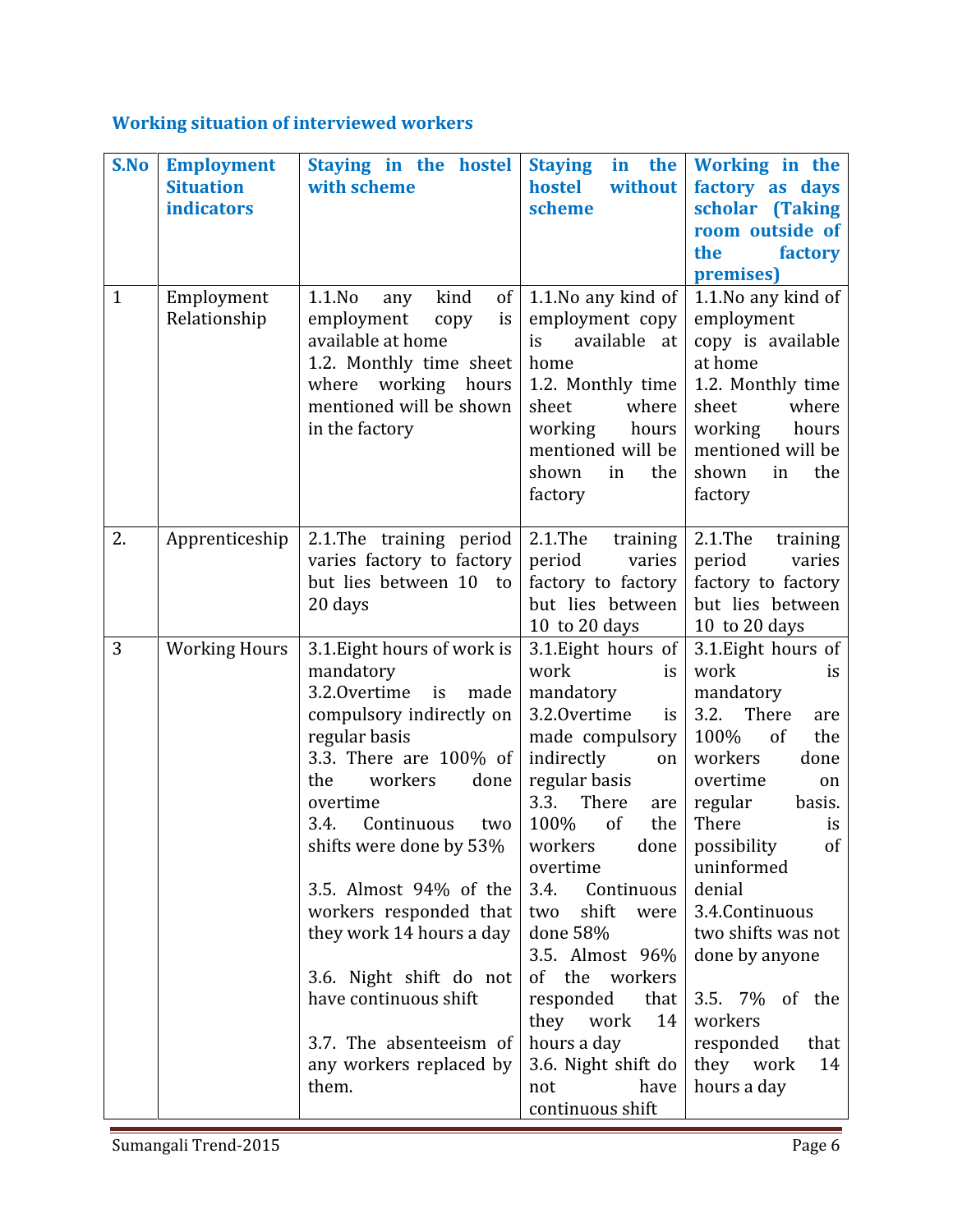| $\overline{4}$<br>Wage | 4.1. Eight hours of per<br>day wage is not fixed<br>4.2. Instead 3-5 years or<br>1000-1600 days.<br>4.3. The amount starts<br>from 45,000 to 75,000<br>for promised tenure.<br>4.4. It will be paid after<br>completed<br>the<br>year<br>tenure is a hope of the<br>parents and workers.<br>4.5. The amount will not<br>be paid if the promised<br>year or the days is not<br>completed is known to<br>8% the workers.<br>4.5. There will not be any<br>monthly payment for 8<br>hours of work.<br>4.6. No wage slip | 3.7.<br>The<br>of<br>absenteeism<br>workers<br>any<br>replaced by them.<br>4.1. Eight hours of<br>work wage ranges<br>from Rs.100 to<br>120.<br>4.2. The 8 hours<br>wage is received<br>by parents after 3<br>months is 32% or<br>6 months is 37%<br>or whenever the<br>worker<br>visits<br>42%.<br>home<br>is<br>of<br>the<br>14%<br>workers told that<br>they<br>receive<br>through<br>employment<br>agent.<br>6% of the workers<br>they<br>told<br>that<br>receive<br>monthly<br>parents'<br>to<br>account<br>4.3. Until the wage<br>lies with employer<br>says 69% or in the<br>factory<br>based<br>ATM machine is<br>12%. Others do<br>not know<br>4.4. There is no<br>holiday wage paid<br>for 100% of the<br>workers.<br>4.5. No wage slip | 4.1.Monthly wage<br>ranges for 8 hours<br>is Rs.135 to 230<br>4.2. Monthly wage<br>is 100% received<br>monthly by the<br>workers<br>4.3. National<br>holidays wage is<br>paid for 3% of the<br>workers<br>4.4. No wage slip<br>There<br>4.5.<br>are<br>18%<br>of<br>the<br>workers works all<br>days<br>of<br>the<br><sub>a</sub><br>month including<br>all Sundays<br>are<br>paid<br>Rs.20<br>as<br>incentive per day |
|------------------------|----------------------------------------------------------------------------------------------------------------------------------------------------------------------------------------------------------------------------------------------------------------------------------------------------------------------------------------------------------------------------------------------------------------------------------------------------------------------------------------------------------------------|---------------------------------------------------------------------------------------------------------------------------------------------------------------------------------------------------------------------------------------------------------------------------------------------------------------------------------------------------------------------------------------------------------------------------------------------------------------------------------------------------------------------------------------------------------------------------------------------------------------------------------------------------------------------------------------------------------------------------------------------------|------------------------------------------------------------------------------------------------------------------------------------------------------------------------------------------------------------------------------------------------------------------------------------------------------------------------------------------------------------------------------------------------------------------------|
| 4.1<br>Overtime Wage   | Overtime<br>4.1.1.<br>is.<br>mandatory<br>and it<br>is<br>regular                                                                                                                                                                                                                                                                                                                                                                                                                                                    | 4.1.1 Overtime is<br>mandatory and it<br>is regular                                                                                                                                                                                                                                                                                                                                                                                                                                                                                                                                                                                                                                                                                               | 4.1.1 Overtime is<br>Optional<br>4.1.2.<br>Overtime                                                                                                                                                                                                                                                                                                                                                                    |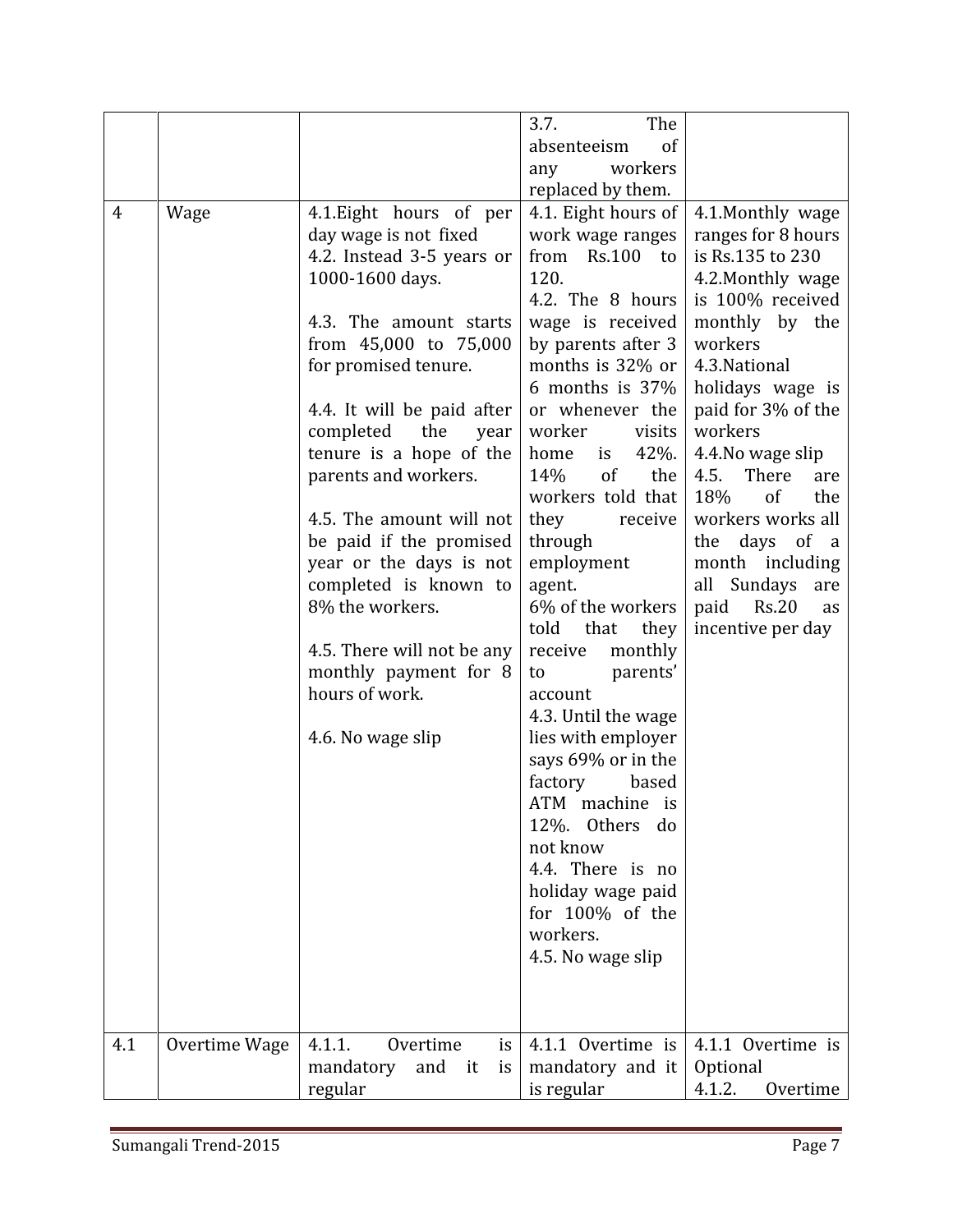|      |            | 4.1.2. Overtime wage is<br>paid it starts per hour<br>Rs.10 to 15.<br>4.1.3. The overtime is<br>done by 100% of the<br>workers.<br>4.1.4. The overtime wage<br>is received 100% by the<br>workers.<br>4.1.5. It ranges Rs.1900<br>to 3100 that means per<br>day overtime starts 4 to 8<br>hours<br>4.1.6.None<br><sub>of</sub><br>the<br>workers received double<br>payment                                                                                                                                                                                                                        | 4.1.2. Overtime<br>wage is paid it<br>starts per hour<br>Rs.10 to 15.<br>4.1.3.<br>The<br>overtime is done<br>by 100% of the<br>workers.<br>4.1.4.<br>The<br>overtime wage is<br>received 100% by<br>the workers.<br>4.1.5. It ranges<br>Rs.1900 to 3100<br>that means per<br>day<br>overtime<br>starts 4 to 8 hours<br>4.1.6.None of the<br>workers received<br>double payment                        | wage is paid it<br>starts per hour<br>Rs.10 to 15.<br>4.1.3.<br>The<br>overtime is done<br>by 100% of the<br>workers.<br>4.1.4.<br>The<br>overtime wage is<br>received 100% by<br>the workers.<br>4.1.5. It ranges<br>Rs.1900 to 3100<br>that means per<br>day<br>overtime<br>starts 4 to 8 hours<br>4.1.6. None of the<br>workers received<br>double payment |
|------|------------|----------------------------------------------------------------------------------------------------------------------------------------------------------------------------------------------------------------------------------------------------------------------------------------------------------------------------------------------------------------------------------------------------------------------------------------------------------------------------------------------------------------------------------------------------------------------------------------------------|--------------------------------------------------------------------------------------------------------------------------------------------------------------------------------------------------------------------------------------------------------------------------------------------------------------------------------------------------------------------------------------------------------|---------------------------------------------------------------------------------------------------------------------------------------------------------------------------------------------------------------------------------------------------------------------------------------------------------------------------------------------------------------|
| 4.2. | Deductions | 4.2.1. There are 97% of<br>the workers do not know<br>ESI<br>(Employee)<br>State<br>Insurance)<br>4.2.2. There are 91% of<br>the workers do not know<br><b>EPF</b><br>(Employee)<br>Provident Fund)<br>4.2.3. There is 34 % of workers do not workers do not<br>workers<br>have<br>the<br>uniform there is money<br>deducted for that. But<br>none of the workers<br>knew about the amount.<br>4.2.4. Rs.15 to 20 is<br>deducted for uniform<br>damage<br>4.2.5. Late fee to work is<br>charged Rs.50 to 60 (It is<br>deducted from Overtime<br>wage).17%<br>of<br>the<br>interviewed worker paid. | 4.2.1. There are<br>96%<br>of<br>the<br>workers do<br>not<br>know<br>ESI<br>(Employee)<br>State<br>Insurance)<br>4.2.2. There are<br>97%%<br><sub>of</sub><br>the<br>EPF<br>know<br>(Employee<br>Provident Fund)<br>There<br>4.2.3.<br>is<br>24%<br><sub>of</sub><br>the<br>workers<br>have<br>uniform there is<br>money deducted<br>for that. But none<br>of the workers<br>knew about the<br>amount. | 4.2.1. There are<br>98%<br>of<br>the<br>workers do<br>not<br><b>ESI</b><br>know<br>(Employee)<br>State<br>Insurance)<br>4.2.2. There are<br>98%%<br><sub>of</sub><br>the<br><b>EPF</b><br>know<br>(Employee<br>Provident Fund)                                                                                                                                |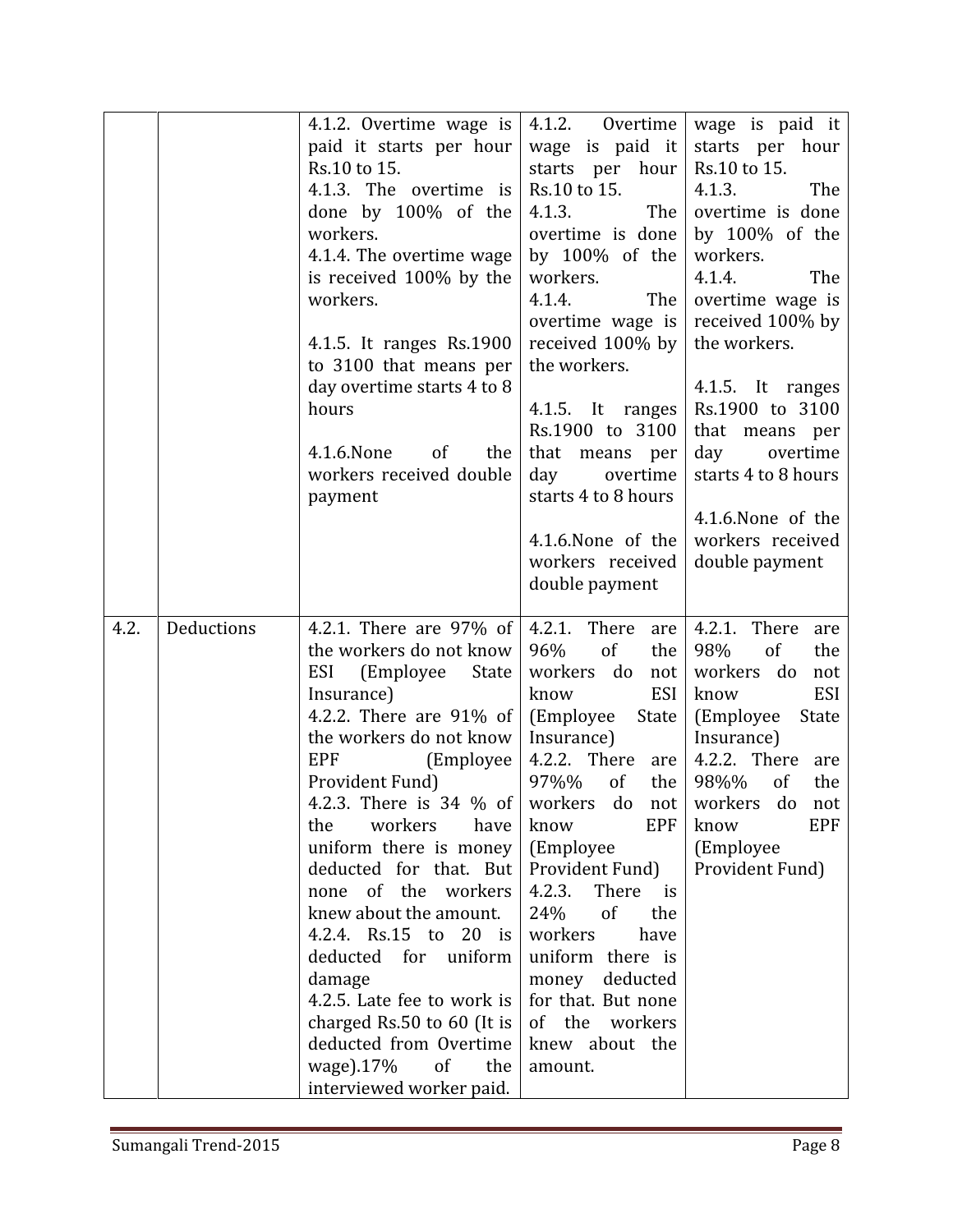|   |                        | 4.2.6. Any equipment is<br>damaged either in work<br>place or in hostel have to<br>be paid. 34% of the<br>worker paid Rs.70 to<br>450.<br>4.2.6. Sickness leave and<br>extended home visits<br>leave<br>be<br>have<br>to<br>compensated after the<br>tenure is known to 12%<br>of the workers.                                                                                                                                                | 4.2.4. Rs.15 to 20<br>is deducted for<br>uniform damage<br>4.2.5. Late fee to<br>work is charged<br>Rs.50 to 60 either<br>or Half a day wage<br>is deducted from<br>monthly<br>wage.<br>of<br>31%<br>the<br>workers faced this<br>challenges.<br>4.2.6.<br>Any<br>equipment<br>is<br>damaged either in<br>work place or in<br>hostel the amount<br>is deducted from<br>the wage<br>such<br>kind of incidences<br>faced by 21% of<br>the worker paid<br>Rs.70 to 150. |                                                                                                                                                                                                                                                                                                                                                               |  |
|---|------------------------|-----------------------------------------------------------------------------------------------------------------------------------------------------------------------------------------------------------------------------------------------------------------------------------------------------------------------------------------------------------------------------------------------------------------------------------------------|----------------------------------------------------------------------------------------------------------------------------------------------------------------------------------------------------------------------------------------------------------------------------------------------------------------------------------------------------------------------------------------------------------------------------------------------------------------------|---------------------------------------------------------------------------------------------------------------------------------------------------------------------------------------------------------------------------------------------------------------------------------------------------------------------------------------------------------------|--|
| 5 | Occupational<br>Safety | 5.1. There are 51% do<br>not know any of the<br>occupational safety.<br>5.2. First Aid box is seen<br>by $23\%$<br>5.3. First Aid Room is<br>seen by 2%<br>5.4. Ventilation was felt<br>comfortable by everyone<br>5.5. Excessive heat felt by<br>94% of workers<br>5.6. Doctors visits seen by<br>3% of the workers<br>5.7. Free medical service<br>is not availed by any of<br>the<br>interviewed<br>workers.<br>5.8.<br>Mask<br>Face<br>is | There<br>5.1.<br>are<br>63% do not know<br>of<br>any<br>the<br>occupational<br>safety.<br>5.2. First Aid box is<br>seen by 21%<br>5.3. First Aid Room<br>is seen by 4%<br>5.4. Ventilation<br>felt  <br>was<br>comfortable<br>by<br>everyone<br>5.5. Excessive heat<br>was felt by 83% of<br>workers<br>5.6.Doctors visits<br>seen by 2% of the<br>workers<br>5.7.Free<br>medical                                                                                    | 5.1.<br>There<br>are<br>64% do not know<br>of<br>the<br>any<br>occupational<br>safety.<br>5.2. First Aid box<br>is seen by 32%<br>5.3.First<br>Aid<br>Room is seen by<br>3%<br>5.4. Ventilation<br>felt<br>was<br>comfortable<br>by<br>everyone<br>5.5. Excessive heat<br>was felt by 91%<br>of workers<br>5.6.Doctors visits<br>seen by 2% of the<br>workers |  |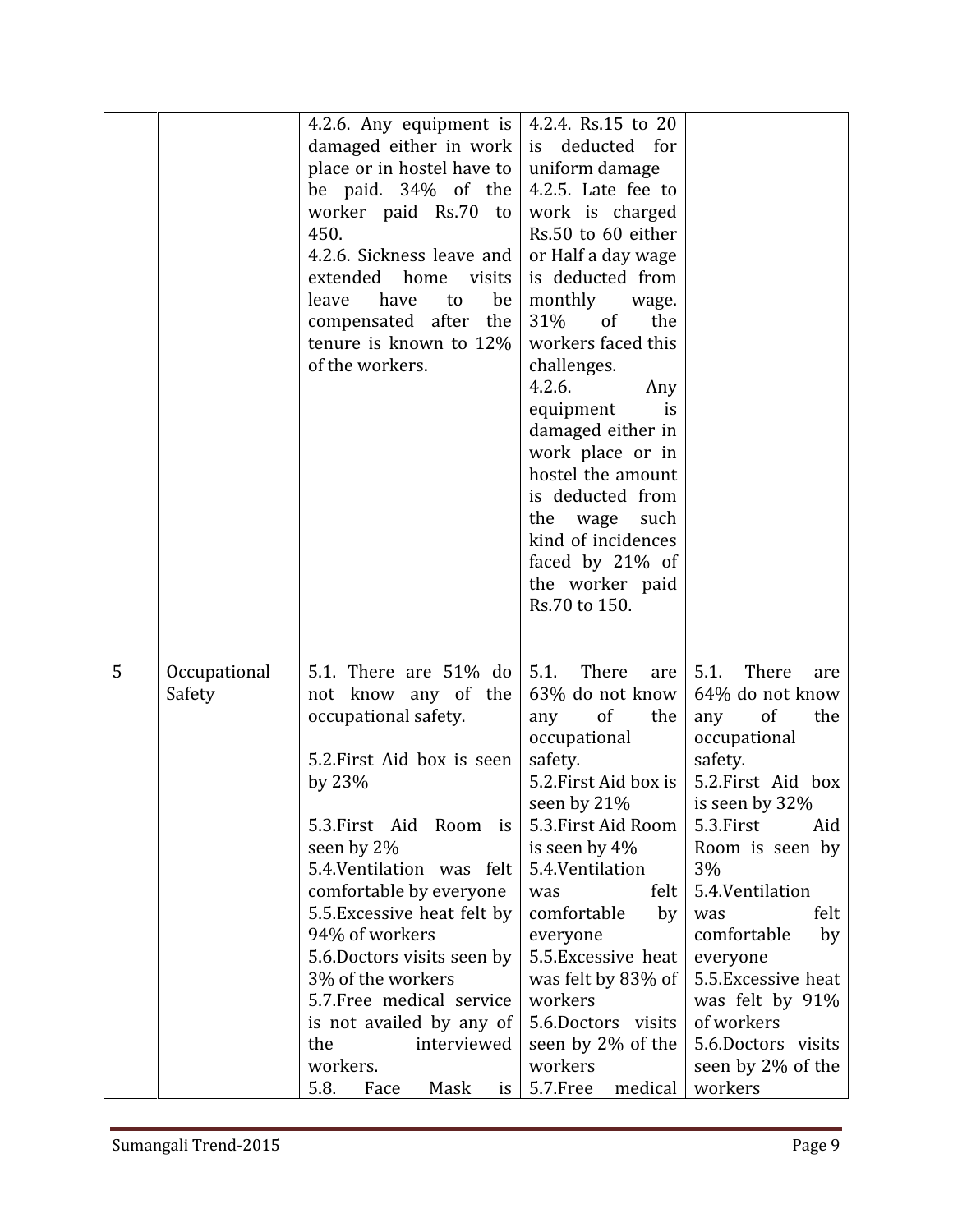|    |                                              | available told by 17%<br>and available and using it<br>8%.<br>5.9. Cap is available 7%<br>and using it 3%<br>5.10. Ear plugs, Apron<br>and other are not seen by<br>9% not wearing it except<br>Apron for 5%                                                                                                                                                             | service is<br>not<br>availed by any of<br>the<br>interviewed<br>workers<br>5.8. Face Mask is<br>available told by<br>15% and available<br>and using it $6\%$ .<br>$5.9$ . $Cap$<br>is<br>available 16% and<br>using it $2\%$<br>5.10. Apron<br>is  <br>used by 4% of the<br>workers                                                 | 5.7. Free medical<br>is<br>service<br>not<br>availed<br>5.8. Face Mask is<br>available told by<br>2% and none of<br>them are using it.<br>$5.9$ . $Cap$<br><i>is</i><br>available<br>21%<br>and using it $1\%$<br>5.10.None of the<br>workers<br>used<br>Apron. |
|----|----------------------------------------------|--------------------------------------------------------------------------------------------------------------------------------------------------------------------------------------------------------------------------------------------------------------------------------------------------------------------------------------------------------------------------|-------------------------------------------------------------------------------------------------------------------------------------------------------------------------------------------------------------------------------------------------------------------------------------------------------------------------------------|-----------------------------------------------------------------------------------------------------------------------------------------------------------------------------------------------------------------------------------------------------------------|
| 6. | Abuses                                       | 6.1. There are 78% are<br>experienced verbal<br>6.2. Physical contact and<br>advance is for 2 workers<br>6.3. Sexual abuses like<br>Passing<br>comment<br>is<br>found<br>very<br>common<br>77%<br>of<br>about<br>the<br>workers                                                                                                                                          | 6.1. There are $91\%$<br>experienced<br>are<br>verbal<br>6.2.<br>Physical<br>contact<br>and<br>advance is for 6<br>workers<br>6.3. Sexual abuses<br>like<br>experienced<br>the<br>Passing<br>comment is found<br>very<br>common<br>about 83% of the<br>workers                                                                      | 6.1.There<br>are<br>52%<br>are<br>experienced<br>verbal<br>6.2.<br>Physical<br>contact<br>and<br>advance is for 2<br>workers<br>6.3. Sexual abuses<br>like<br>Passing<br>comment is found<br>very<br>common<br>about 91% of the<br>workers                      |
| 7. | Freedom<br>of<br>Association<br>and Movement | 7.1. There is 100% of the<br>workers do not know<br>about workers union<br>7.2.<br>Movement is know<br>restricted. Once in 6<br>months holidays<br>are<br>allowed<br>7.3.<br>They<br>complaint to supervisor<br>when any problem in the<br>factory. 2% of the<br>workers<br>complained<br>about the machineries<br>7.4. Getting holiday or<br>sick leave is a night mare | 7.1.<br>There<br>is<br>100%<br>of<br>the<br>workers<br>do<br>not<br>about  <br>workers<br>union<br>except a girl<br>7.2. Movement is<br>restricted. Once in<br>6 months holidays<br>are allowed<br>7.3.<br>They<br>complaint<br>to<br>supervisor when<br>any problem in<br>the factory. 4% of<br>the<br>workers<br>complained about | 7.1.<br>There<br>is<br>100%<br>of<br>the<br>workers<br>do<br>not<br>know<br>about<br>workers union<br>7.2. Free to move                                                                                                                                         |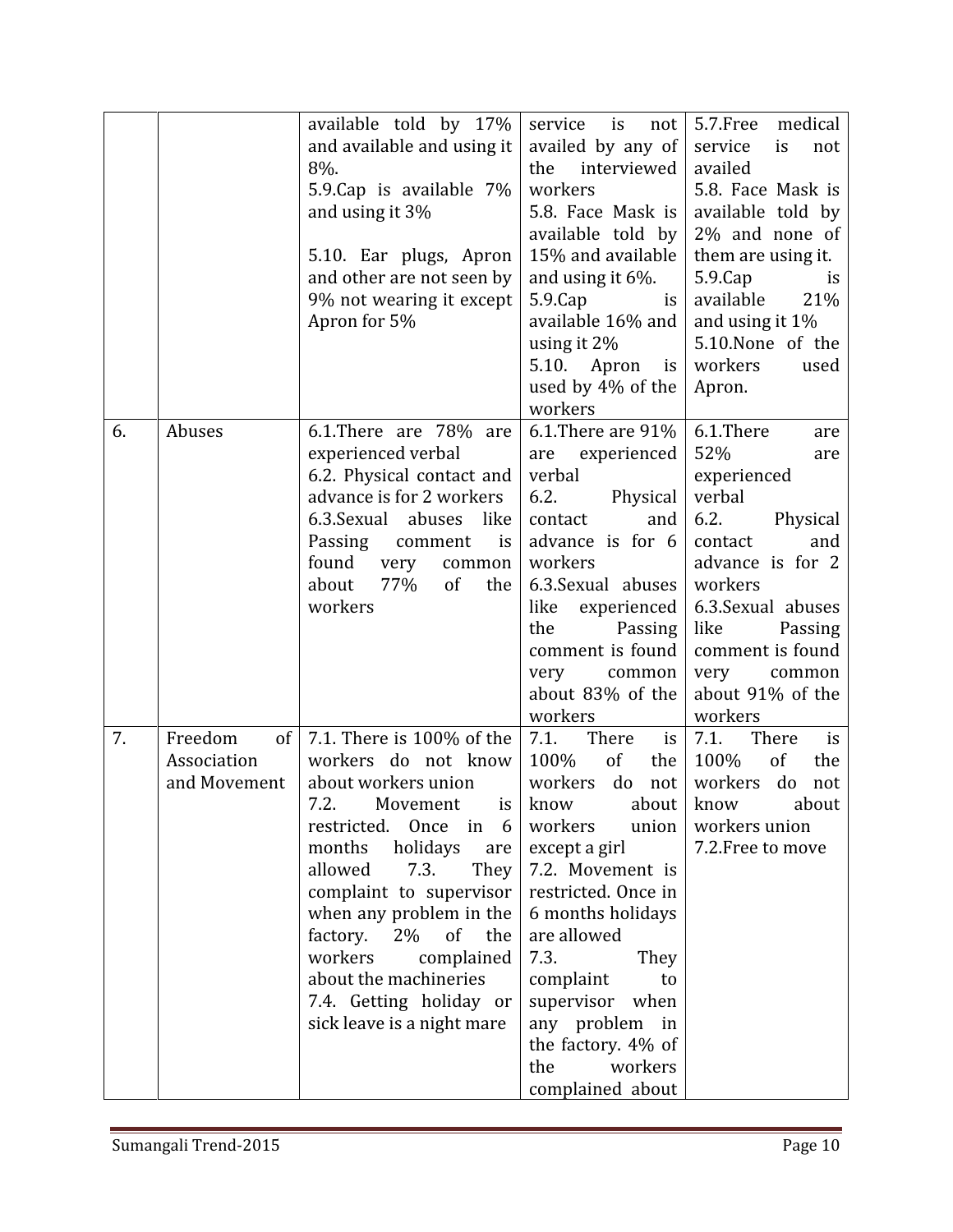|    |                                      |                                                                                                                                                                                                                                                                    | machineries<br>the<br>about<br>the<br>not<br>personal<br>grievances<br>7.4.<br>Getting<br>sick<br>holiday<br><sub>or</sub><br>leave is a night<br>mare                                                                                                                 |                                                                                                                                                  |
|----|--------------------------------------|--------------------------------------------------------------------------------------------------------------------------------------------------------------------------------------------------------------------------------------------------------------------|------------------------------------------------------------------------------------------------------------------------------------------------------------------------------------------------------------------------------------------------------------------------|--------------------------------------------------------------------------------------------------------------------------------------------------|
| 8. | Weekly<br>Holidays                   | 8.1. Weekly holidays is<br>there on weekly shift<br>change day but 7 shifts<br>are done by 73% of the<br>workers. That means 6th<br>day<br>of<br>the<br>work,<br>shifts<br>continuous<br>two<br>work is mandatory                                                  | 8.1. Weekly<br>holidays is there<br>on weekly shift<br>change<br>but<br>$\overline{7}$<br>shifts are done by<br>63%<br><sub>of</sub><br>the<br>workers.<br>6 <sup>th</sup><br>That means<br>day of the work,<br>continuous<br>two<br>shifts<br>work<br>is<br>mandatory | 8.1.Weekly<br>holidays is there<br>on weekly shift<br>change<br>but<br>7<br>shifts are done by<br>27%<br>of<br>the<br>workers                    |
| 9  | Compensation                         | 9.1. None of interviewed workers experienced serious injuries<br>except small injuries in hand and leg                                                                                                                                                             |                                                                                                                                                                                                                                                                        |                                                                                                                                                  |
| 10 | Advances                             | 10.1. There are 92% of<br>worker's<br>parents<br>the<br>received advance amount<br>before<br>sending<br>the<br>children to work place. It<br>ranges Rs.1000 to 5000                                                                                                | 10.1. There<br>are<br>74%<br>of<br>the<br>worker's parents<br>received advance<br>before<br>amount<br>sending<br>the<br>children to work<br>places. It ranges<br>Rs.1000 to 5000                                                                                       | 10.1. Not seen any<br>advance<br>amount<br>being<br>is<br>been<br>received.                                                                      |
| 11 | Occupational<br><b>Health Issues</b> | 1. Leg and body pain is experienced once in<br>three days is very high<br>2. Irregular menstrual cycle is for 82%<br>3. Constipation is for 64% of the workers<br>4. Heat bubble is experienced 82%<br>5. Hand and leg wound is experienced many of<br>the workers |                                                                                                                                                                                                                                                                        | 1. Leg and body<br>pain<br>1S<br>experienced once<br>in seven days is<br>high<br>2.<br>Irregular<br>period is found<br>for 23% of the<br>workers |
| 12 | Psychological                        | 12.1. Night shift work is<br>disturbed 98% of the<br>workers<br>12.2. There are 82% of                                                                                                                                                                             | 12.1. Night<br>shift<br>work is disturbed<br>99%<br>of<br>the<br>workers                                                                                                                                                                                               | 12.1. Night<br>shift<br>work is disturbed<br>21%<br>of<br>the<br>workers                                                                         |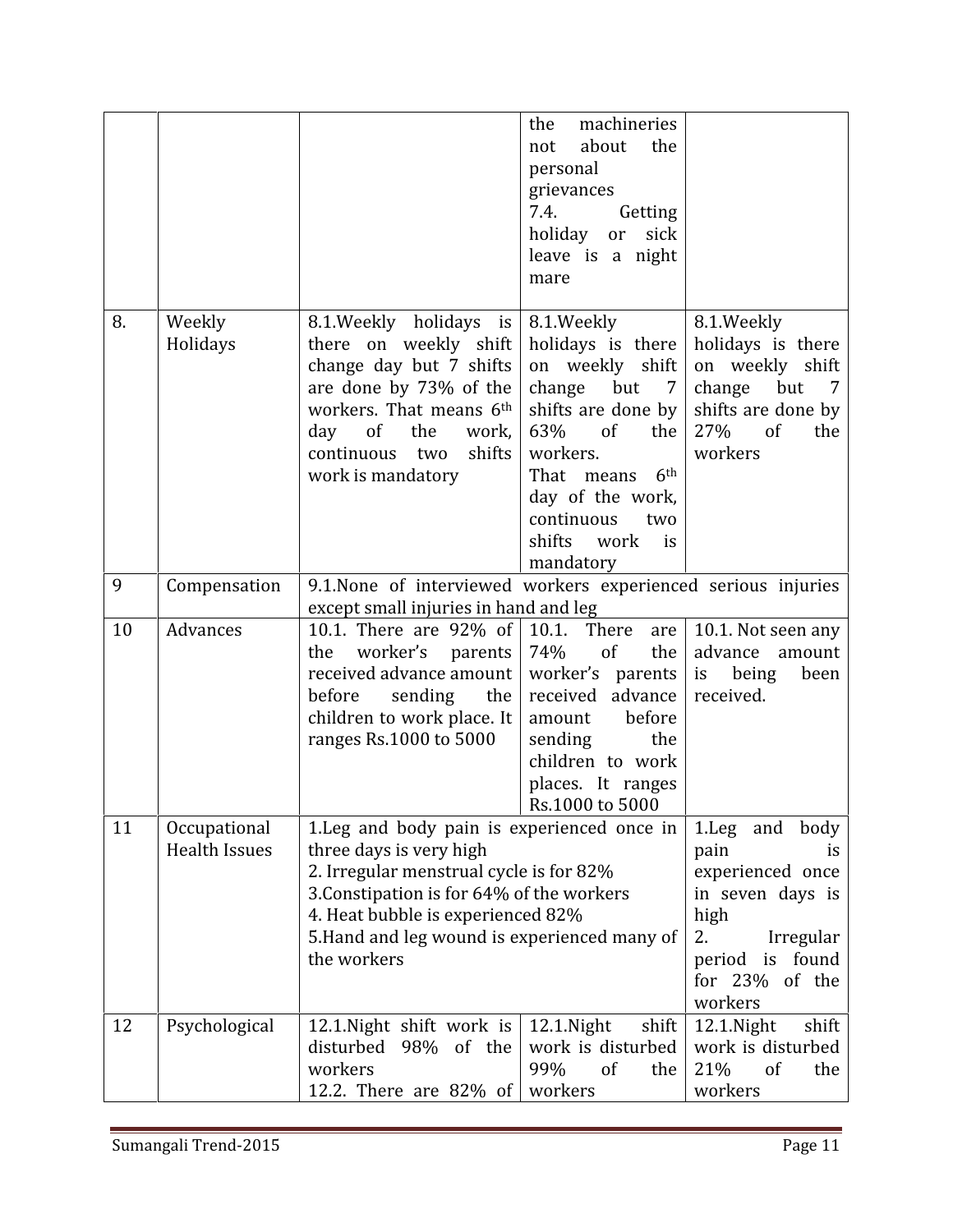|     |                           | the workers thought of<br>leaving the job<br>12.3. Supervisor's and<br>warden scold is recorded<br>by 49% of the workers<br>12.4. There are $44\%$ of<br>the workers heard about<br>saying want to commit<br>suicide                                                                                                                                                                                                                                                                                                                              | 12.2. There<br>are<br>61%<br>of<br>the<br>workers thought<br>of leaving the job<br>12.3. Supervisor's<br>and warden scold<br>is recorded<br>by<br>62%<br>of<br>the<br>workers<br>12.4. There<br>are<br>32%<br>of<br>the<br>workers<br>heard<br>about saying want<br>to commit suicide                                                                                                                                                                                                                                                  | 12.2.<br>There<br>are<br>of<br>11%<br>the<br>workers thought<br>of leaving the job<br>12.3. Supervisor's<br>is recorded<br>by<br>21%<br>of<br>the<br>workers<br>12.4.<br><b>Nothing</b><br>recorded<br>on<br>suicide. |
|-----|---------------------------|---------------------------------------------------------------------------------------------------------------------------------------------------------------------------------------------------------------------------------------------------------------------------------------------------------------------------------------------------------------------------------------------------------------------------------------------------------------------------------------------------------------------------------------------------|----------------------------------------------------------------------------------------------------------------------------------------------------------------------------------------------------------------------------------------------------------------------------------------------------------------------------------------------------------------------------------------------------------------------------------------------------------------------------------------------------------------------------------------|-----------------------------------------------------------------------------------------------------------------------------------------------------------------------------------------------------------------------|
| 13. | Hostel                    | 13.1.<br>Television<br>and<br>home theater is made<br>happy almost $100 \%$ of<br>the workers<br>13.2. Skipping rope, Ring<br>ball is also there in the<br>hostel<br>13.3.0nce in 6 month are<br>allowed to visit home<br>told by 100% of the<br>workers but 84 % of the<br>workers turned after a<br>year and year and a half<br>13.4. Minimum 10 and<br>maximum 15 workers in<br>a small room<br>13.5. Minimum 20 and<br>maximum 35 have one<br>toilet and bathing room.<br>There 7 workers told<br>that common<br>bathing<br>facility is there | 13.1.<br>Television<br>and home theater<br>made happy<br>is<br>almost $100 \%$ of<br>the workers<br>13.2.<br>Skipping<br>rope, Ring ball is<br>also there in the<br>hostel<br>13.3.0nce<br>in 6<br>month<br>are<br>allowed to<br>visit<br>home<br>told<br>by<br>100%<br>of<br>the<br>workers but 49 %<br>of the workers<br>turned after<br>a a<br>year and year and<br>a half<br>13.4. Minimum 10<br>and maximum 15<br>workers in small<br>room<br>13.5. Minimum 20<br>and maximum 35<br>workers have a<br>toilet and bathing<br>room. | 13.1.Home<br>entertainment is<br>of their choice                                                                                                                                                                      |
| 14  | Interest<br><sub>of</sub> | 14.1.Brokers approached                                                                                                                                                                                                                                                                                                                                                                                                                                                                                                                           | 14.1.Brokers                                                                                                                                                                                                                                                                                                                                                                                                                                                                                                                           | 14.1.Brokers                                                                                                                                                                                                          |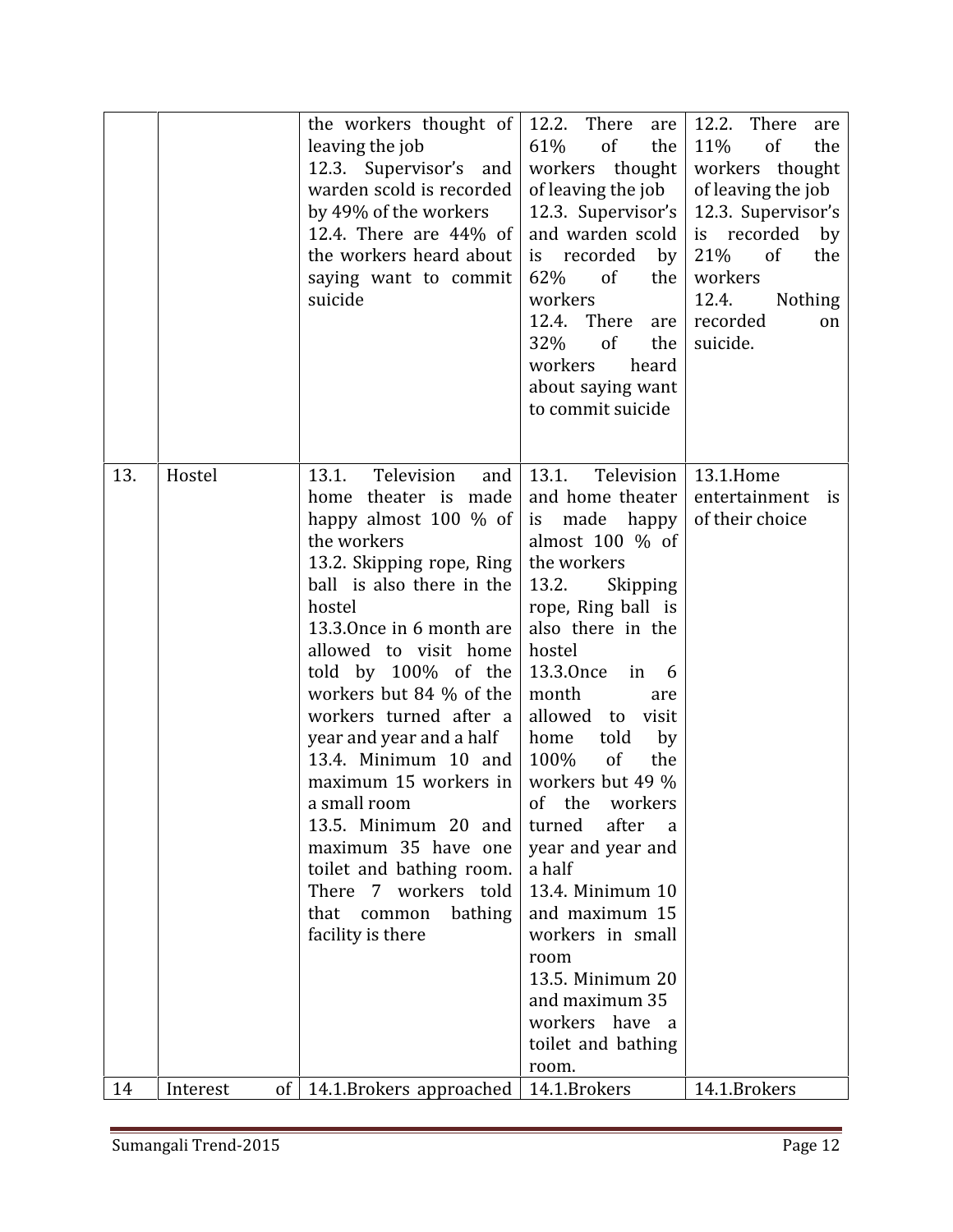| Choosing | the  | and parents insisted -                     | approached           | approached-12%       |
|----------|------|--------------------------------------------|----------------------|----------------------|
| spinning | mill | 92\%. One of the major                     | parents insisted -   | and relatives and    |
| work     |      | force from mother is that                  | $82\%$ ;<br>11%      | friend are there     |
|          |      | the family life especially                 | relatives are there  | for $42%$            |
|          |      | the sexual life is forced                  | in the hostel.       | 14.2. There is $8\%$ |
|          |      | by the husband in the                      | One of the major     | are not interested   |
|          |      | presence of grown $up$                     | force from mother    | in studies           |
|          |      | children and the second is that the family |                      |                      |
|          |      | that the drunkard<br>is.                   | life especially the  |                      |
|          |      | husband makes physical                     | sexual<br>life<br>is |                      |
|          |      | and sexual harassment to                   | forced<br>by<br>the  |                      |
|          |      | the children.                              | husband in the       |                      |
|          |      |                                            | presence of grown    |                      |
|          |      | 14.2. There is 13% are                     | up children and      |                      |
|          |      | not interested in studies                  | the second is that   |                      |
|          |      |                                            | drunkard<br>the      |                      |
|          |      |                                            | husband<br>makes     |                      |
|          |      |                                            | physical<br>and      |                      |
|          |      |                                            | sexual               |                      |
|          |      |                                            | harassment to the    |                      |
|          |      |                                            | children             |                      |
|          |      |                                            |                      |                      |
|          |      |                                            | 14.2. There is 7\%   |                      |
|          |      |                                            | are not interested   |                      |
|          |      |                                            | in studies           |                      |

#### **Conclusion:**

- 1. There are children below 14 years are working
- 2. Working hours and wage is exploited for hostel workers
- 3. There are workers are working under lump sum payment (Sumangali Scheme)
- **4. Advance payment is received by most of the parents, it crosses 90%.**
- 5. Very lack of knowledge on wage and the wage payment to the workers
- 6. Overtime is indirectly insisted like if they want money for personal expenses. Salary is paid to parents.
- 7. Wage slip is not seen by almost all the workers shows that lack of transparency in wage payment
- 8. Hostel workers are not treated as adult
- 9. Psychological trauma is there for ¾ th of the work force
- 10. Scheme and Non scheme workers who are staying in hostel are almost experiencing the same treatment.
- 11. The monthly wage and holiday restriction are there an added violation for scheme workers.